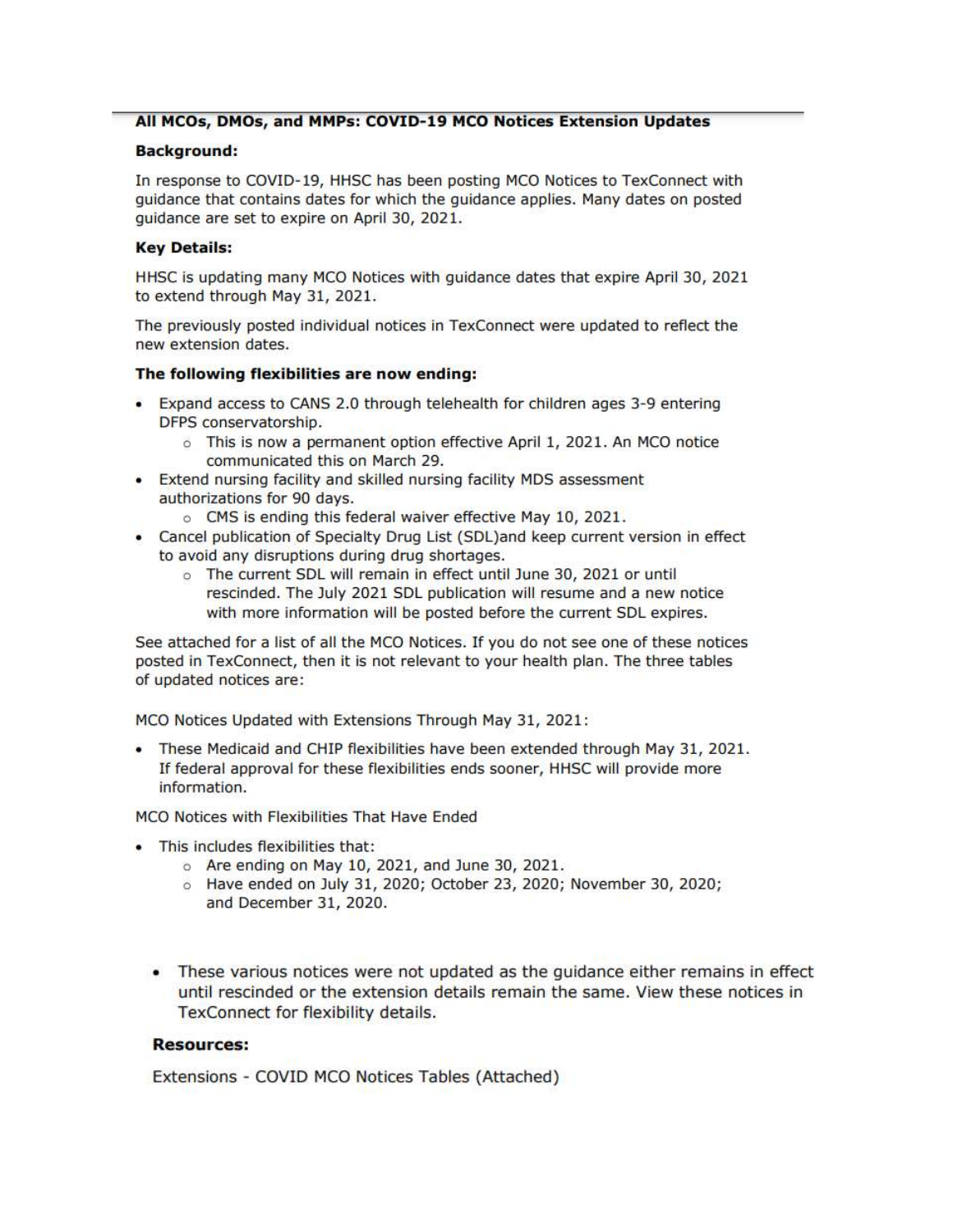# **MCO Notices Extension Updates**

Updates made April 27, 2021

# **MCO Notices Updated with Extensions Through May 31, 2021\***

*The following Medicaid and CHIP flexibilities have been extended through May 31, 2021. If federal approval for these flexibilities ends sooner, HHSC will provide more information.*

| Title of MCO Notice:                                                                                                                                                | Issued On:     |
|---------------------------------------------------------------------------------------------------------------------------------------------------------------------|----------------|
| Suspension of Unannounced Visit Requirement                                                                                                                         | Jan. 25, 2021  |
| Texas Health Steps Recipient Reminder Letters for Telemedicine Medical Checkups                                                                                     | Jan. 21, 2021  |
| Updated Guidance-Completing Initial Assessments & Reassessments for Expiring Individual<br>Service Plan                                                             | Oct. 27, 2020  |
| Completing Reassessments for Expiring Individual Service Plans                                                                                                      |                |
| For updated guidance, see "Updated Guidance-Completing Initial Assessments &<br>Reassessments for Expiring Individual Service Plan" notice published Oct. 27, 2020. | Sept. 21, 2020 |
| Guidance Regarding Third Party Resources for STAR Health Member                                                                                                     | Aug. 24, 2020  |
| Guidance for MCOs and MMPs Regarding New and Initial Prior Authorizations                                                                                           | June 29, 2020  |
| COVID-19 Guidance: Temporarily Allow Verbal Consent from Members on Service Plans &<br><b>Related Forms</b>                                                         | June 17, 2020  |
| Updated Guidance: CHIP Office Visit Co-Payments, Updated Reimbursement Process                                                                                      | June 8, 2020   |
| CHIP Office Visit Co-Payments, Updated Reimbursement Process                                                                                                        | May 18, 2020   |
| New Guidance: THSteps Medical Checkups via Remote Delivery During Implementing COVID-<br>19 Restrictions                                                            | May 11, 2020   |
| No Signature Required for Prescription Drug Delivery                                                                                                                | April 20, 2020 |
| Provider Enrollment Requirement Waivers due to COVID-19                                                                                                             | April 2, 2020  |
| Add Rural Health Clinics as Telehealth and Telemedicine Sites                                                                                                       | March 27, 2020 |
| COVID-19 Guidance: Face to Face Visits and Service Coordination/Case Management                                                                                     | March 26, 2020 |
| COVID-19 Guidance: Amend the GR Process for Services that Exceed the Program Cost Limit                                                                             | March 26, 2020 |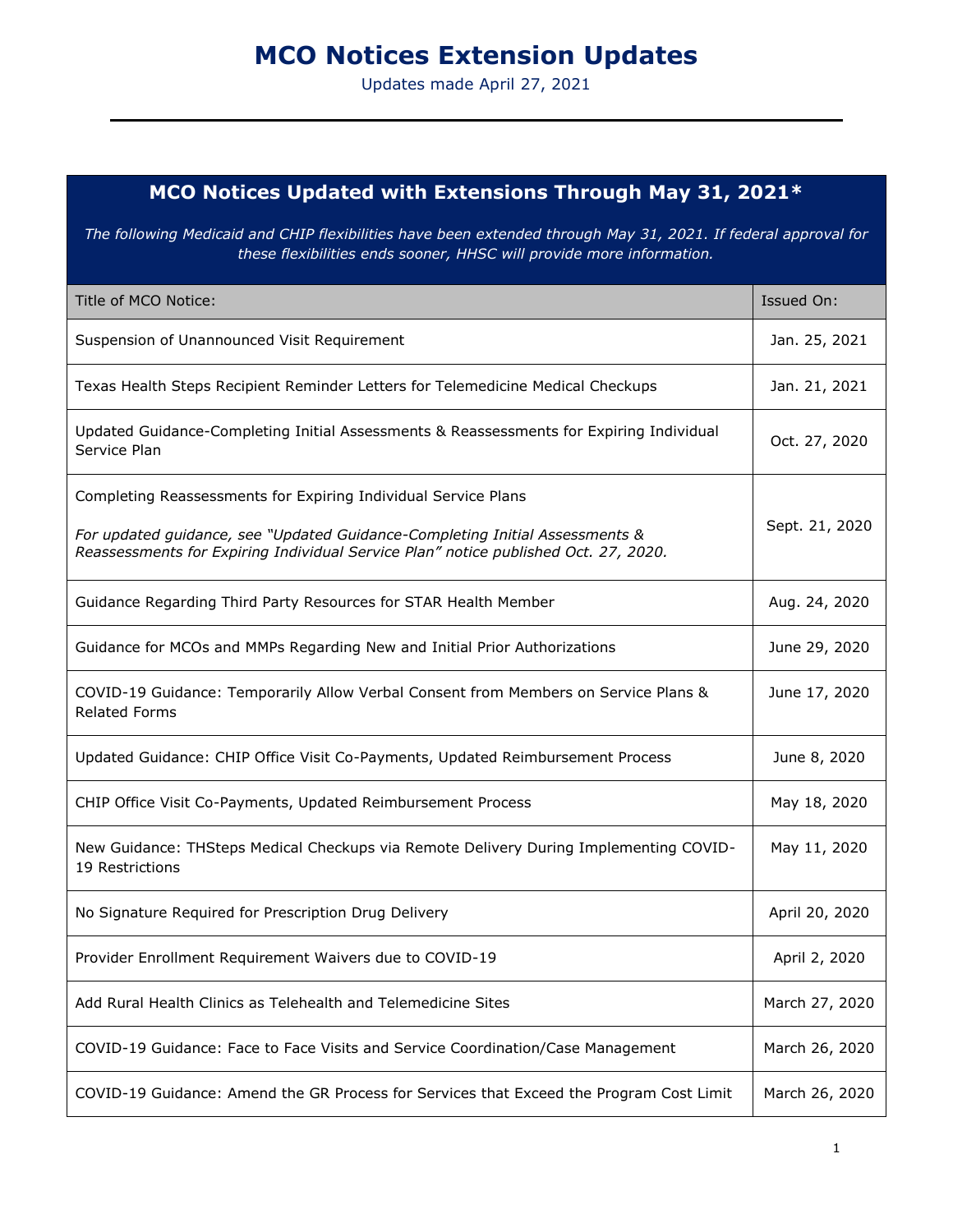| COVID-19 Guidance: Appeal and Continuation of Benefit Request Extensions | March 26, 2020 |
|--------------------------------------------------------------------------|----------------|
| COVID-19 Guidance: Oral Requests for an Appeal                           | March 26, 2020 |
| COVID-19 Guidance: Fair Hearing Request Extensions                       | March 26, 2020 |
| COVID-19 Guidance: Fair Hearing Determination Extensions                 | March 26, 2020 |
| COVID-19 Guidance for the Consumer Directed Services (CDS) Option        | March 24, 2020 |
| COVID-19 Guidance for MCOs regarding Durable Medical Equipment           | March 24, 2020 |
| Waiver of CHIP Copayments                                                | March 23, 2020 |
| Claims for Telephone (Audio-Only) Behavioral Health Services             | March 20, 2020 |
| Claims for Telephone (Audio-Only) Medical Services                       | March 20, 2020 |

| <b>MCO Notices with Flexibilities That Have Ended</b>                                                                                                                                                                        |                   |
|------------------------------------------------------------------------------------------------------------------------------------------------------------------------------------------------------------------------------|-------------------|
| Flexibility Ending June 30, 2021*                                                                                                                                                                                            |                   |
| <b>Title of MCO Notice:</b>                                                                                                                                                                                                  | <b>Issued On:</b> |
| Specialty Drug List from Quarter Four (December 2019) Remains in Effect                                                                                                                                                      |                   |
| *The current SDL will remain in effect until June 30, 2021 or until rescinded. The July 2021<br>SDL publication will resume and a new notice with more information on this will be posted<br>before the current SDL expires. | May 22, 2020      |
| <b>Flexibility Ending May 10, 2021</b>                                                                                                                                                                                       |                   |
| <b>Title of MCO Notice:</b>                                                                                                                                                                                                  | <b>Issued On:</b> |
|                                                                                                                                                                                                                              |                   |
| End of COVID-19 MDS Authorization Extensions for Nursing Facility Providers                                                                                                                                                  | April 27, 2021    |
| COVID-19 Guidance: Nursing Facility MDS Authorization Extensions<br>For updated guidance, see "End of COVID-19 MDS Authorization Extensions for Nursing<br>Facility Providers" notice posted on April 27, 2021.              | April 9, 2020     |
| <b>Flexibilities Ended December 31, 2020</b>                                                                                                                                                                                 |                   |
| <b>Title of MCO Notice:</b>                                                                                                                                                                                                  | <b>Issued On:</b> |
| Temporary EVV Policies for COVID-19 to end Dec. 31, 2020                                                                                                                                                                     | Nov. 24, 2020     |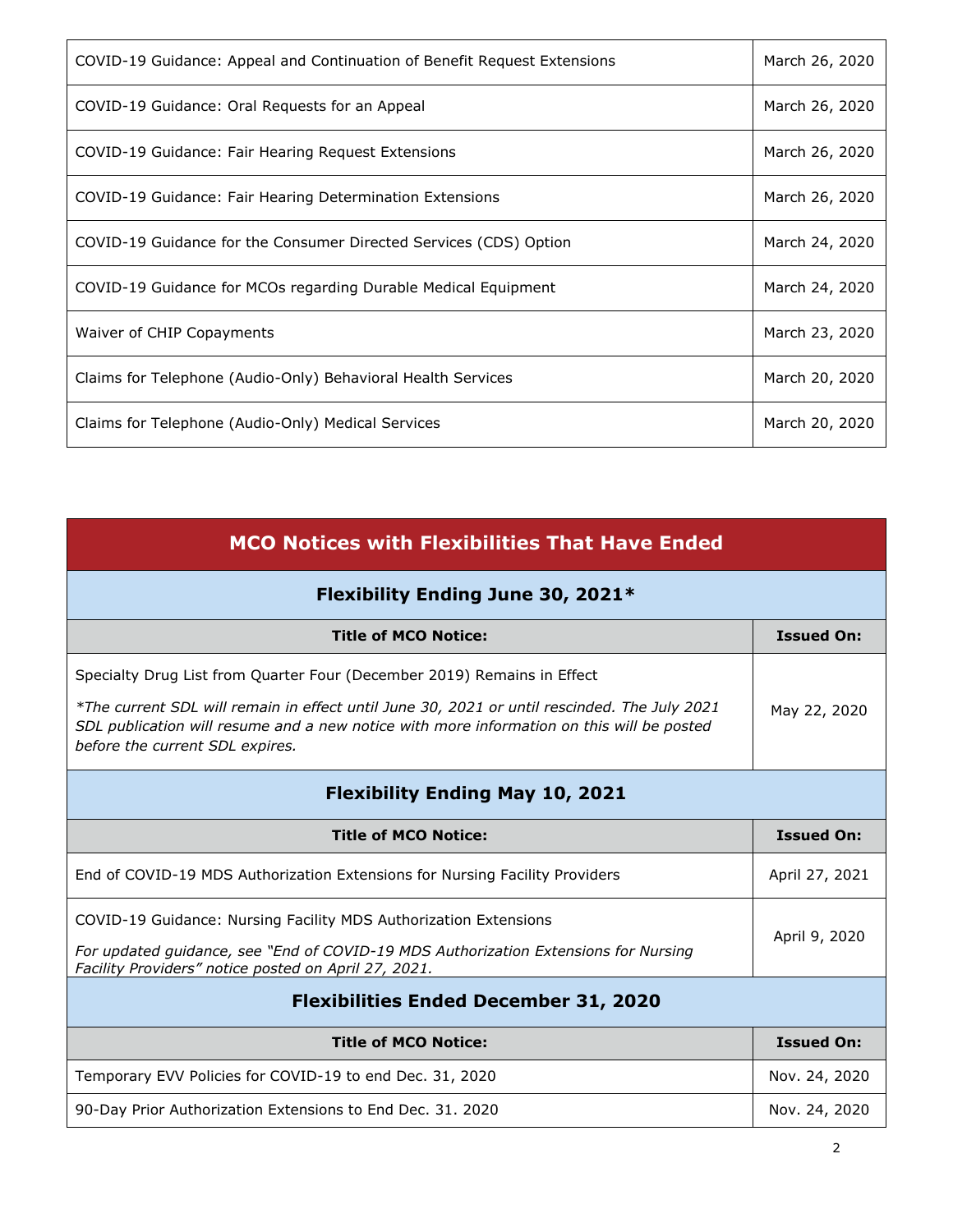| Post EVV Communications by Oct. 26                                                                                                                                                         |                   |
|--------------------------------------------------------------------------------------------------------------------------------------------------------------------------------------------|-------------------|
| For updated guidance, see "Temporary EVV Policies for COVID-19 to end Dec. 31, 2020"<br>notice published on Nov. 24, 2020.                                                                 | Oct. 12, 2020     |
| Post Temporary EVV Policies for COVID-19 by Aug. 20                                                                                                                                        | Aug. 6, 2020      |
| For updated guidance, see "Temporary EVV Policies for COVID-19 to end Dec. 31, 2020"<br>notice published on Nov. 24, 2020.                                                                 |                   |
| Clarification to Guidance for MCOs and MMPs Regarding Extensions for Existing Prior<br>Authorizations                                                                                      | April 14, 2020    |
| For updated guidance, see "90-Day Prior Authorization Extensions to End Dec. 31. 2020"<br>notice published Nov. 24, 2020.                                                                  |                   |
| Clarification: Guidance for MCOs and MMPs regarding Extensions for Existing Prior<br>Authorizations                                                                                        | April 3, 2020     |
| For updated guidance, see "90-Day Prior Authorization Extensions to End Dec. 31. 2020"<br>notice published Nov. 24, 2020.                                                                  |                   |
| Updated: Guidance for MCOs and MMPs regarding Extensions for Existing Prior Authorizations                                                                                                 | March 31, 2020    |
| For updated guidance, see "90-Day Prior Authorization Extensions to End Dec. 31. 2020"<br>notice published Nov. 24, 2020.                                                                  |                   |
| Post Temporary EVV Policies by April 6                                                                                                                                                     | March 23, 2020    |
| For updated guidance, see "Temporary EVV Policies for COVID-19 to end Dec. 31, 2020"<br>notice published on Nov. 24, 2020.                                                                 |                   |
| Medicaid and CHIP Managed Care Provider Re-credentialing - COVID-19: Revised Due Date<br>Extensions                                                                                        | July 16, 2020     |
| This notice was not updated as the flexibility ended Dec. 31, 2020.                                                                                                                        |                   |
| Medicaid and CHIP Managed Care Provider Re-credentialing - COVID-19                                                                                                                        |                   |
| For updated guidance, see "Medicaid and CHIP Managed Care Provider Re-credentialing –<br>COVID-19: Revised Due Date Extensions" notice published July 16.                                  | June 18, 2020     |
| <b>Flexibilities Ended November 30, 2020</b>                                                                                                                                               |                   |
| <b>Title of MCO Notice:</b>                                                                                                                                                                | <b>Issued On:</b> |
| FQHC Reimbursement for Telemedicine (Physician Deliv.) & Telehealth (Non-Physician-Deliv.)<br>Services                                                                                     | March 19, 2020    |
| Effective Dec. 1, 2020, FQHCs may be reimbursed as telemedicine and telehealth distant site<br>provider as permanent policy change per S.B. 670, Texas Legislature, Regular Session, 2019. |                   |
| <b>Flexibilities Ended October 23, 2020</b>                                                                                                                                                |                   |
| <b>Title of MCO Notice:</b>                                                                                                                                                                | <b>Issued On:</b> |
|                                                                                                                                                                                            |                   |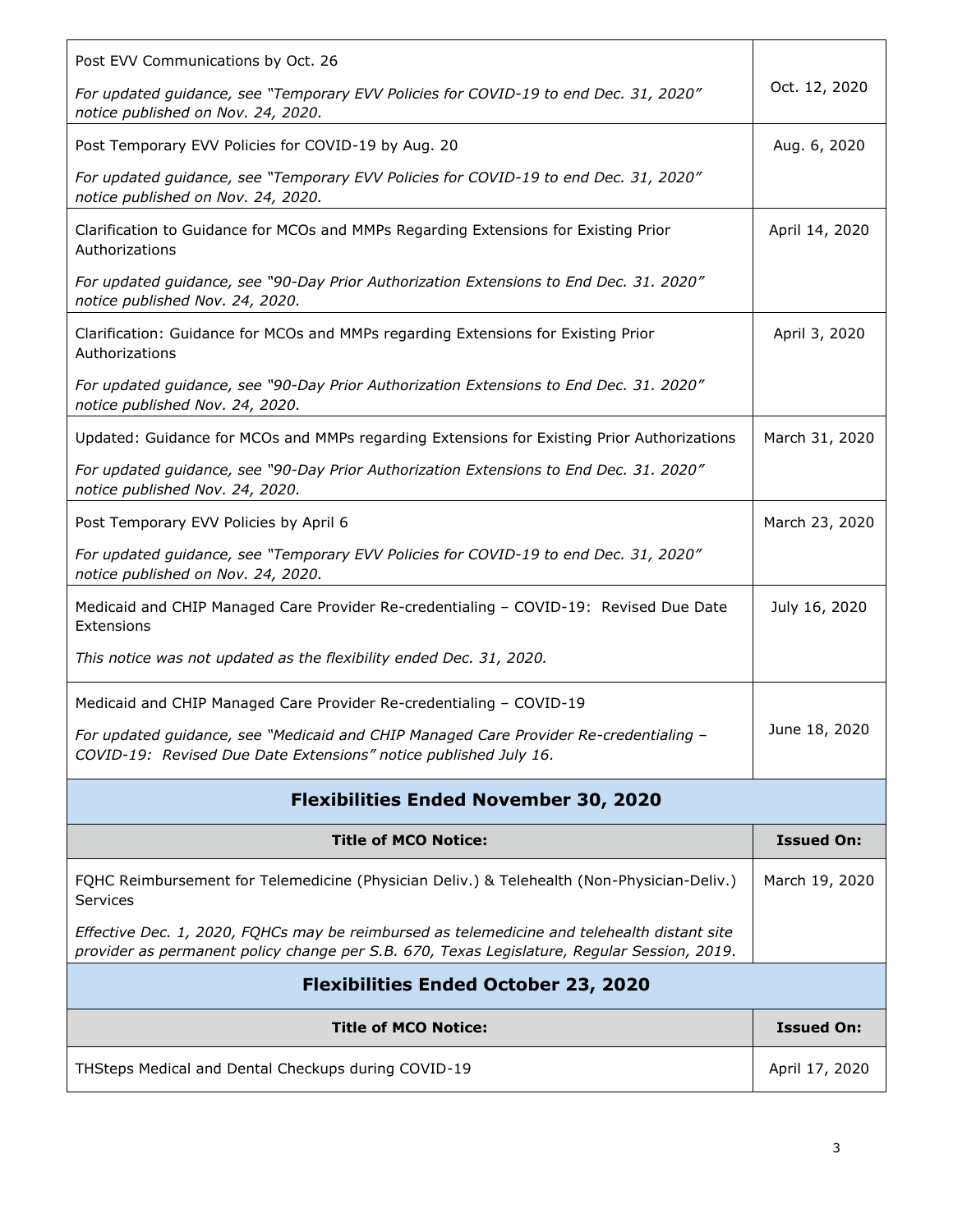| This notice was not updated as the flexibility ended Oct. 23, 2020. For quidance on the<br>flexibility ending, see the notice titled, "THSteps Outreach and Education to Farmworker<br>Children Waiver Ended" published Nov. 12. |                   |
|----------------------------------------------------------------------------------------------------------------------------------------------------------------------------------------------------------------------------------|-------------------|
| <b>Flexibilities Ended July 31, 2020</b>                                                                                                                                                                                         |                   |
| <b>Title of MCO Notice:</b>                                                                                                                                                                                                      | <b>Issued On:</b> |
| COVID-19: MCO Appeal Determination Extension Reporting<br>This notice was not updated as the flexibility ended July 31, 2020.                                                                                                    | May 5, 2020       |
| COVID-19 Guidance: MCO Appeal Determinations<br>This notice was not updated as the flexibility ended July 31, 2020.                                                                                                              | March 26, 2020    |

| <b>Information on Other COVID-19 MCO Notices</b>                                                                                                        |                   |
|---------------------------------------------------------------------------------------------------------------------------------------------------------|-------------------|
| <b>Title of MCO Notice:</b>                                                                                                                             | <b>Issued On:</b> |
| Updated COVID-19 Lab Procedure Codes Eligible for Reimbursement to Pharmacists &<br><b>Pharmacy Providers</b>                                           | April 26, 2021    |
| This notice was not updated as the details remain the same and the guidance is in effect until<br>rescinded.                                            |                   |
| COVID-19 Vaccine Administration Procedure Codes for FQHCs and RHCs                                                                                      |                   |
| This notice was not updated as the details remain the same and the guidance is in effect until<br>rescinded.                                            | April 19, 2021    |
| COVID-19 Vaccine Administration Rate Change Effective April 1                                                                                           |                   |
| This notice was not updated as the details remain the same and the guidance is in effect until<br>rescinded.                                            | April 1, 2021     |
| STAR Health CANS 2.0 Assessment Available Via Telehealth                                                                                                |                   |
| This notice was not updated as the details remain the same. As the notice states, the<br>flexibility became a permanent policy effective April 1, 2021. | March 29, 2021    |
| Monoclonal Antibody Therapy Procedure Codes Q0245 and M0245 Approved for COVID-19<br>Treatment                                                          | March 18, 2021    |
| This notice was not updated as the details remain the same and the guidance is in effect until<br>rescinded.                                            |                   |
| COVID-19 Test & Diagnostic Reimbursement Strategy Update                                                                                                |                   |
| This notice was not updated as the details remain the same and the guidance is in effect until<br>rescinded.                                            | March 15, 2021    |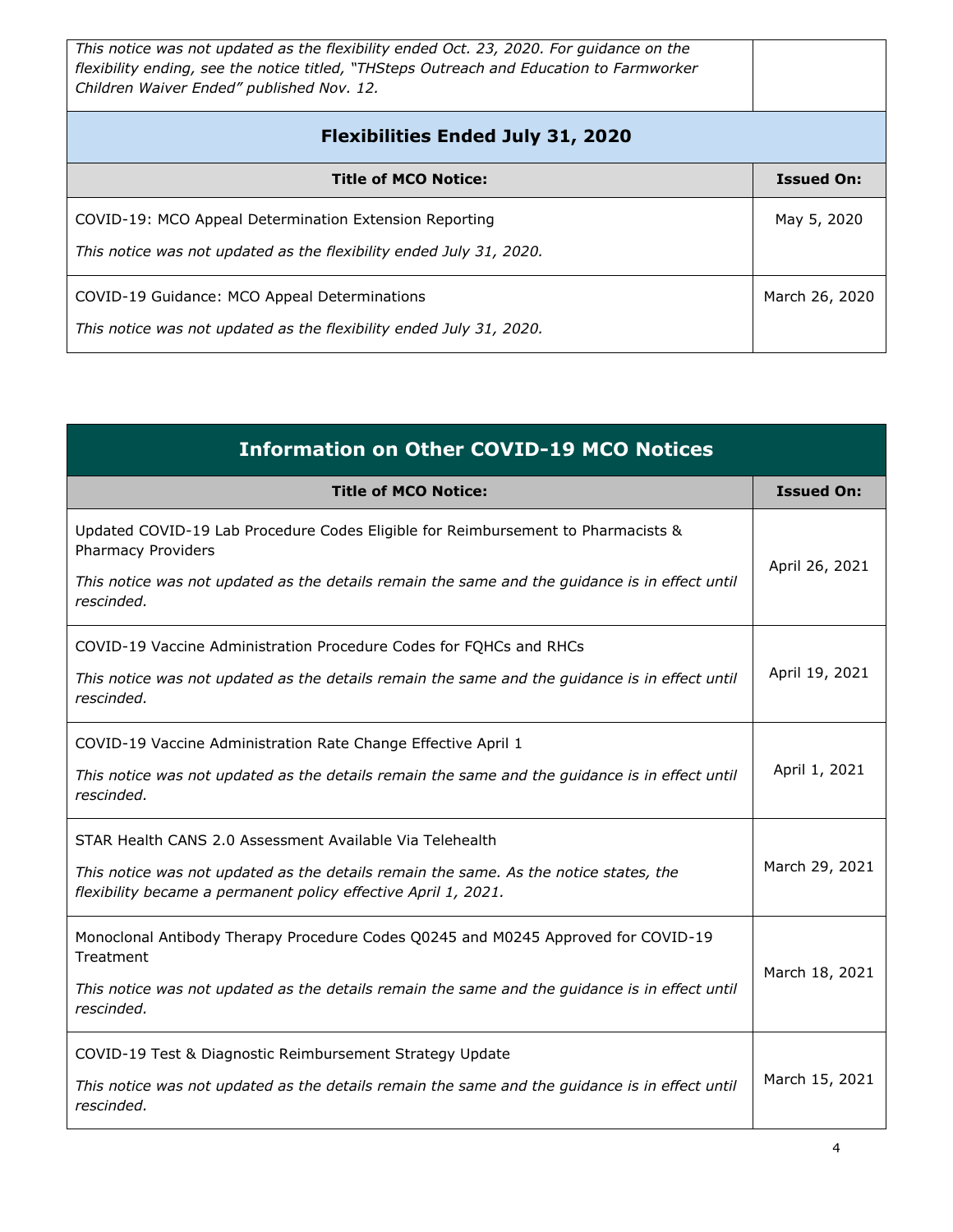| Medicaid Adds Johnson & Johnson COVID-19 Vaccine to Formulary                                                                                                                                                                                |               |
|----------------------------------------------------------------------------------------------------------------------------------------------------------------------------------------------------------------------------------------------|---------------|
| This notice was not updated as the details remain the same and the guidance is in effect until<br>rescinded.                                                                                                                                 | March 9, 2021 |
| COVID-19 Vaccine and Vaccine Administration Procedure Codes                                                                                                                                                                                  |               |
| This notice was not updated as the details remain the same and the guidance is in effect until<br>rescinded.                                                                                                                                 | March 4, 2021 |
| Action Needed: Compliance with New CMS COVID-19 Guidance: Eligibility, Enrollment, &<br><b>EPSDT Benefits</b>                                                                                                                                |               |
| This notice was not updated as the details remain the same and the guidance is in effect until<br>rescinded.                                                                                                                                 | Feb. 12, 2021 |
| Suspension of Out-of-Network Limits for COVID-19 Vaccine                                                                                                                                                                                     |               |
| This notice was not updated as the details remain the same and the guidance is in effect until<br>rescinded.                                                                                                                                 | Feb. 11, 2021 |
| Compliance with New CMS COVID-19 Guidance - Age Out Transitions and Waiver<br>Terminations                                                                                                                                                   |               |
| This notice was not updated as the details remain the same and the guidance is in effect until<br>rescinded.                                                                                                                                 | Jan. 29, 2021 |
|                                                                                                                                                                                                                                              |               |
| Emergency Extensions for Optometry Provider License Renewals                                                                                                                                                                                 |               |
| This notice was not updated as the extension details remain the same and the guidance is in<br>effect until rescinded.                                                                                                                       | Jan. 14, 2021 |
| Approved COVID-19 Vaccine Communication Materials for Providers and Members                                                                                                                                                                  |               |
| This notice was not updated as the details remain the same and the guidance is in effect until<br>rescinded.                                                                                                                                 | Jan. 11, 2021 |
| COVID-19 Test & Diagnostic Reimbursement Strategy - Update                                                                                                                                                                                   |               |
| There is not an end date on this notice and the guidance remains in effect until rescinded. For<br>additional information, see the notice titled "COVID-19 Test & Diagnostic Reimbursement<br>Strategy Update" published on March 15, 2021." | Jan. 11, 2021 |
| COVID-19 Vaccine NDC Formulary Update                                                                                                                                                                                                        |               |
| There is not an end date on this notice and the guidance remains in effect until rescinded.                                                                                                                                                  | Jan. 7, 2021  |
| Additional Monoclonal Antibody Therapy Procedure Codes Approved for COVID-19 Treatment                                                                                                                                                       | Jan. 4, 2021  |
| There is not an end date on this notice and the guidance remains in effect until rescinded.<br>COVID-19 Vaccine Coverage Includes Moderna                                                                                                    |               |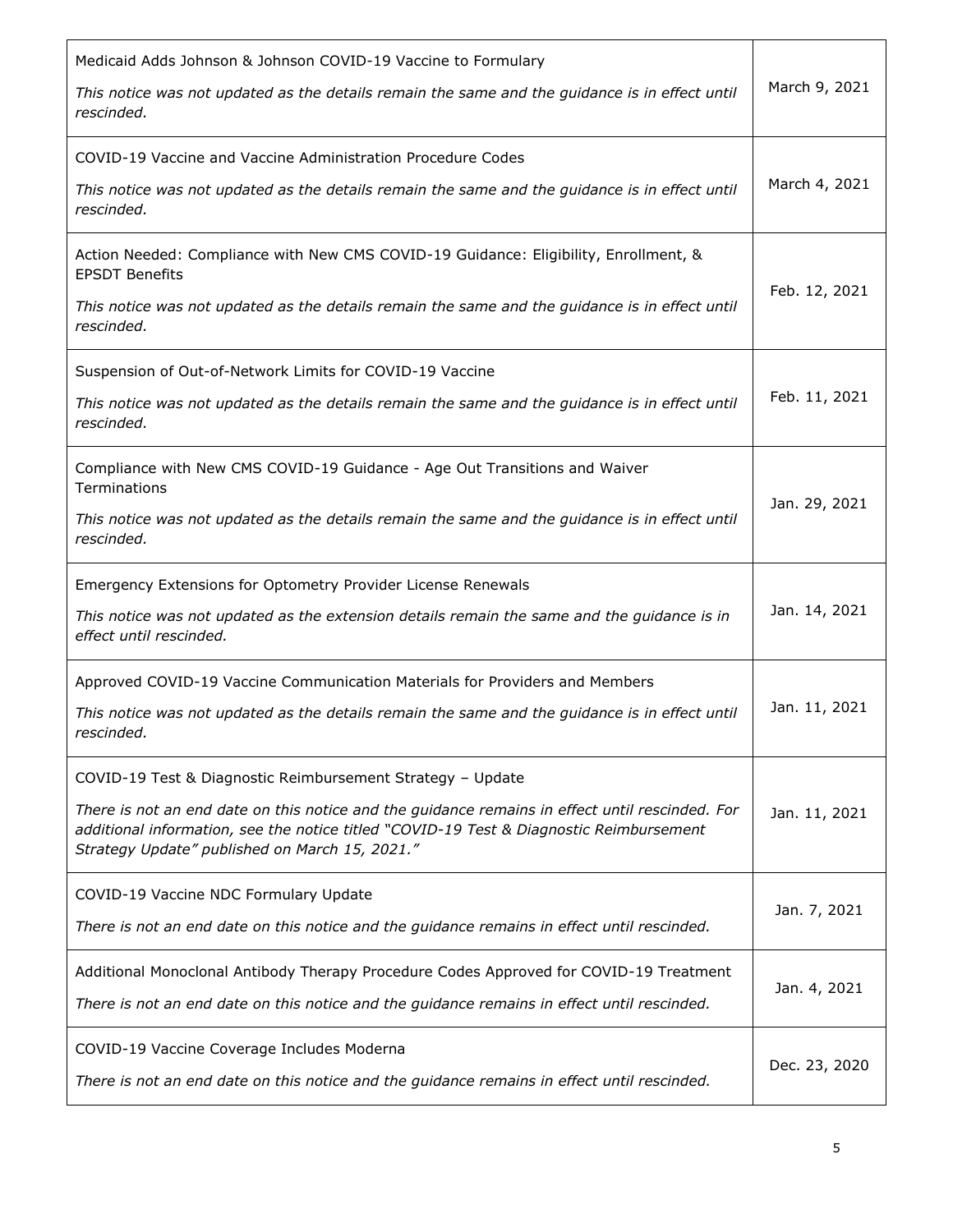| Coverage of Casirivimab and Imdevimab under Emergency Use Authorization<br>There is not an end date on this notice and the guidance remains in effect until rescinded.                                                                                                                                                                                                                                  | Dec. 23, 2020                 |
|---------------------------------------------------------------------------------------------------------------------------------------------------------------------------------------------------------------------------------------------------------------------------------------------------------------------------------------------------------------------------------------------------------|-------------------------------|
| COVID-19 Vaccine Administration Information<br>There is not an end date on this notice and the guidance remains in effect until rescinded.                                                                                                                                                                                                                                                              | Dec. 21, 2020                 |
| COVID-19 Vaccine and Vaccine Administration Procedure Codes<br>There is not an end date on this notice and the guidance remains in effect until rescinded.                                                                                                                                                                                                                                              | Dec. 21, 2020                 |
| Preparing Pharmacy Claim Systems for COVID Vaccines<br>There is not an end date on this notice and the guidance remains in effect until rescinded.                                                                                                                                                                                                                                                      | Dec. 14, 2020                 |
| COVID-19 Vaccine and Vaccine Administration Procedure Codes<br>There is not an end date on this notice and the guidance remains in effect until rescinded.                                                                                                                                                                                                                                              | Dec. 14, 2020                 |
| Addition of Bamlanivimab as Texas Medicaid Benefit<br>There is not an end date on this notice and the guidance remains in effect until rescinded.                                                                                                                                                                                                                                                       | Dec. 14, 2020                 |
| Available Resources to Provide Personal Protective Equipment for the CDS Option<br>There is not an end date on this notice and the guidance remains in effect until rescinded.                                                                                                                                                                                                                          | Dec. 14, 2020                 |
| COVID-19 Vaccine and Vaccine Administration Codes<br>There is not an end date on this notice and the guidance remains in effect until rescinded.                                                                                                                                                                                                                                                        | Dec. 10, 2020                 |
| STAR+PLUS HCBS Upgrade Process for Members Who Exited a NF Due to COVID-19 Without<br>Services in Place<br>There is not an end date on this notice and the guidance remains in effect until rescinded.                                                                                                                                                                                                  | Nov. 24, 2020                 |
| Emergency Rate Increases for NFs Effective April 1, Extended through End of Federally-<br>approved PHE<br>This notice was not updated as the extension details remain the same and the guidance is in                                                                                                                                                                                                   | Nov. 19, 2020                 |
| effect until rescinded.                                                                                                                                                                                                                                                                                                                                                                                 |                               |
| New Coronavirus (COVID-19) Procedure Codes for the Introduction of Infusion of Therapeutics<br>There is not an end date on this notice and the guidance remains in effect until rescinded.                                                                                                                                                                                                              | Nov. 10, 2020                 |
| Update: STAR Kids MDCP and STAR+PLUS HCBS Interest List Releases<br>STAR+PLUS HCBS interest list releases resumes in Feb. 2021. For the most current<br>information, view the MCO Notice posted on Jan. 21, 2021 titled "February 2021 STAR+PLUS<br>HCBS Interest List Release Counts by Service Area". MDCP interest list release remain<br>suspended.<br>Electronic Data Verification Scoring Results | Nov. 10, 2020<br>Nov. 5, 2020 |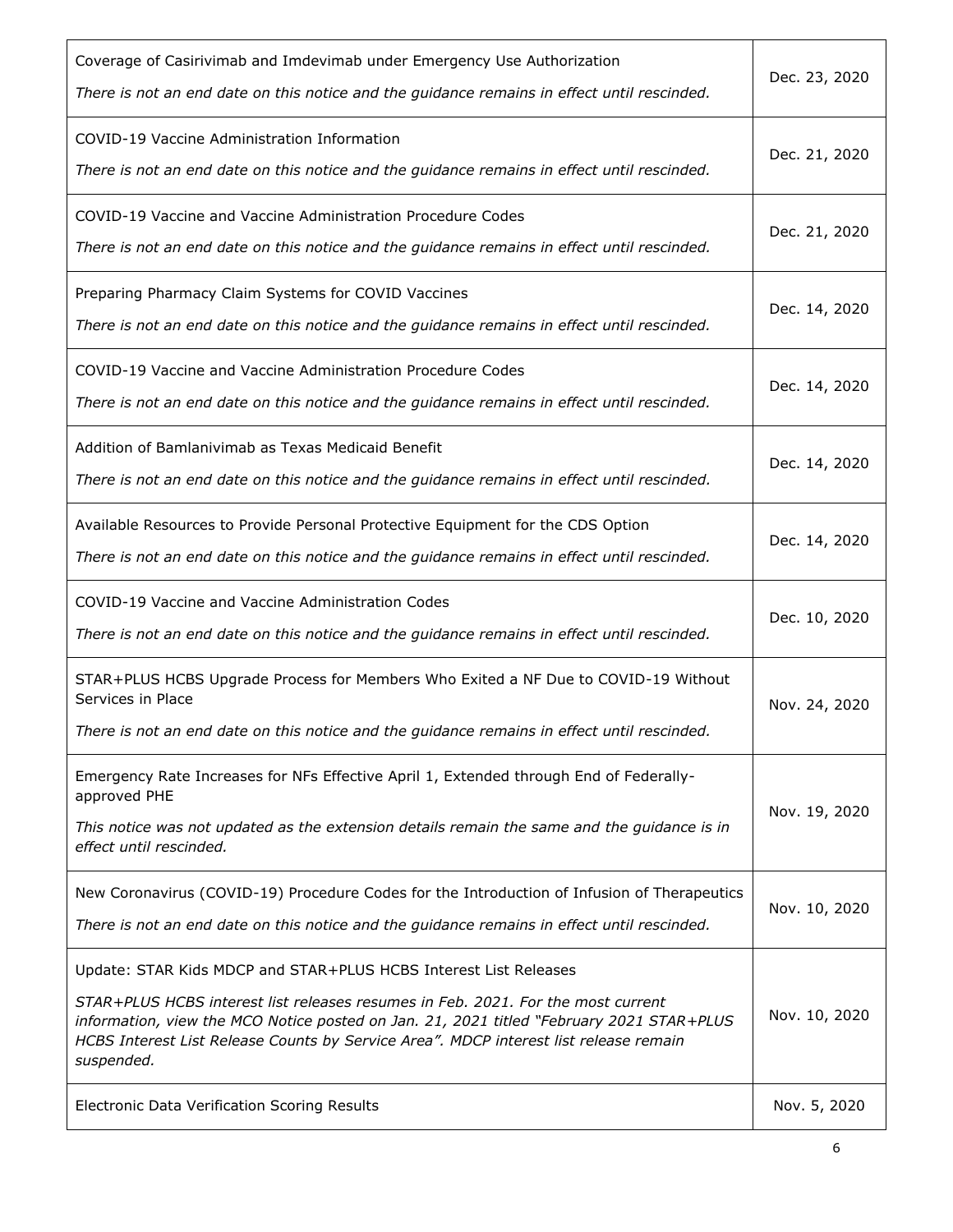| This notice was not updated as the extension details remain the same and the guidance is in<br>effect until rescinded.                                                                                                                                                                                     |                |
|------------------------------------------------------------------------------------------------------------------------------------------------------------------------------------------------------------------------------------------------------------------------------------------------------------|----------------|
| STAR Kids MDCP Only: Process for Off-Cycle Reassessments<br>There is not an end date on this notice and the guidance remains in effect until rescinded.                                                                                                                                                    | Oct. 27, 2020  |
|                                                                                                                                                                                                                                                                                                            |                |
| STAR+PLUS HCBS Only: Process for Off-Cycle Reassessments<br>There is not an end date on this notice and the guidance remains in effect until rescinded.                                                                                                                                                    | Oct. 27, 2020  |
| Certain COVID-19 Procedure Codes Implemented Retroactively - Clarification                                                                                                                                                                                                                                 | Oct. 8, 2020   |
| There is not an end date on this notice and the guidance remains in effect until rescinded.                                                                                                                                                                                                                |                |
| Aug. 4 MCO Notice Retracted: Updated Information on COVID-19 Medicaid Renewals<br>This notice was not updated as the extension details remain the same and the guidance is in<br>effect until rescinded.                                                                                                   | Oct. 6, 2020   |
| New Value Point of Origin for Admission of Visit Code "G," In Use Beginning July 1, 2020<br>There is not an end date on this notice and the guidance remains in effect until rescinded.                                                                                                                    | Oct. 1, 2020   |
| Updated Information: Spell of Illness Limitation and COVID-19<br>There is not an end date on this notice and the guidance remains in effect until rescinded.                                                                                                                                               | Sept. 17, 2020 |
| Updated Information: COVID-19 - Spell of Illness Limitation in STAR Health<br>This notice was not updated as the guidance remains in effect until rescinded.                                                                                                                                               | Sept. 17, 2020 |
| Certain COVID-19 Procedure Codes Implemented Retroactively                                                                                                                                                                                                                                                 |                |
| For updated guidance, see "Certain COVID-19 Procedure Codes Implemented Retroactively -<br>Clarification" posted on Oct. 8. There is not an end date on this notice and the guidance<br>remains in effect until rescinded.                                                                                 | Sept. 10, 2020 |
| Emergency Rate Increases for NFs Effective April 1 Extended Through End of Federally-<br>Approved PHE                                                                                                                                                                                                      |                |
| For updated guidance, see "Emergency Rate Increases for Nursing Facilities Effective April 1,<br>2020, Extended through End of Federally-approved PHE" notice published Nov. 19. This notice<br>was not updated as the extension details remain the same and the guidance is in effect until<br>rescinded. | Sept. 2, 2020  |
| Guidance: STAR Health Member's Changing Primary Care Provider During the Public Health<br>Emergency                                                                                                                                                                                                        | Aug. 24, 2020  |
| This notice was not updated as the extension details remain the same and the guidance is in<br>effect until rescinded.                                                                                                                                                                                     |                |
| COVID-19 and Applicability of EPSDT for Some Adults                                                                                                                                                                                                                                                        |                |
| This notice was not updated as the extension details remain the same and the guidance is in<br>effect until rescinded.                                                                                                                                                                                     | Aug. 17, 2020  |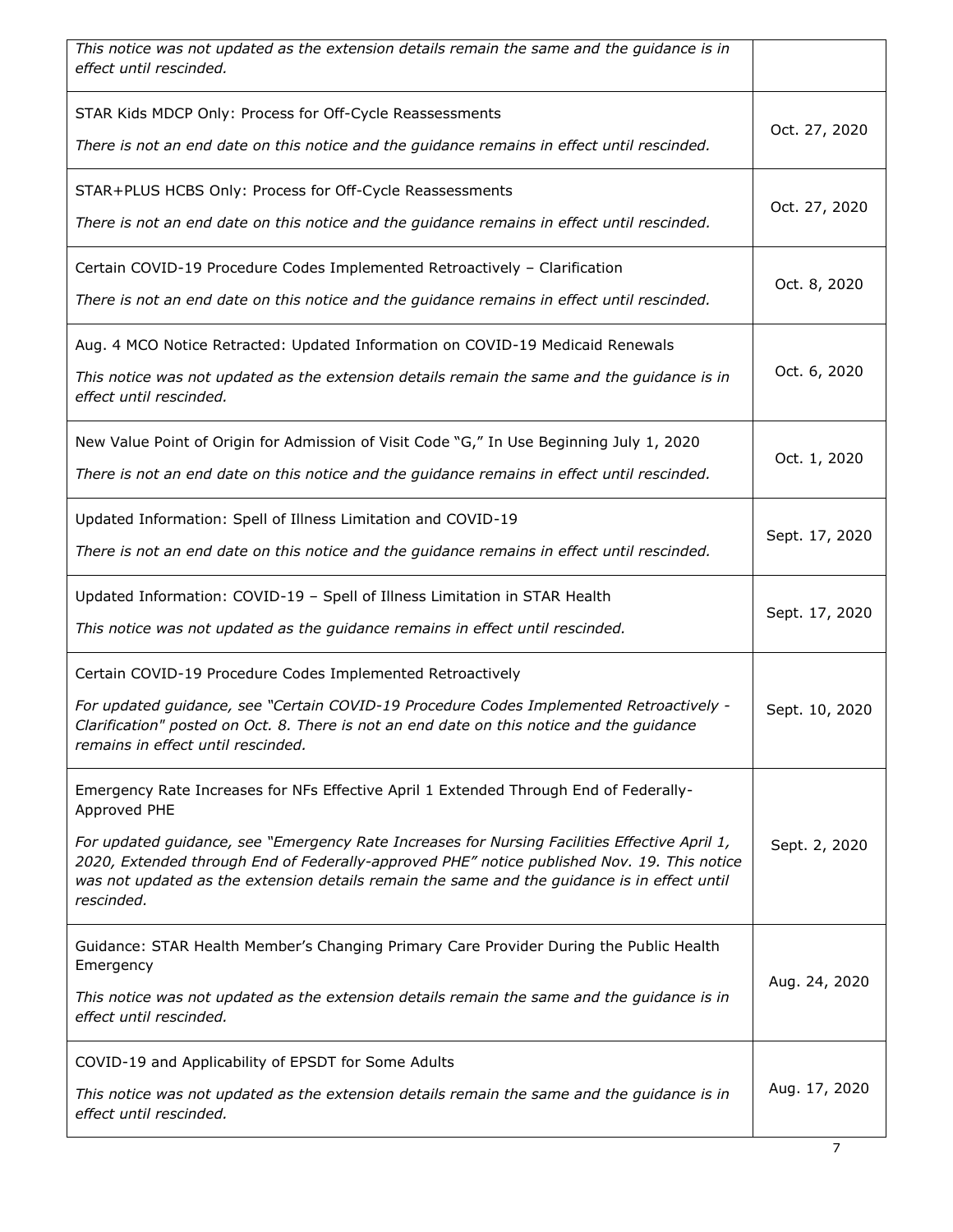| State Fiscal Year 2020 Texas Health Steps Timely Checkup Reports - Calculations During<br>COVID-19<br>This notice was not updated. As it states, timely checkup standards for SFY 2021 are<br>reinstated starting November 1, 2020.                                                                                                                                                                      | Aug. 13, 2020 |
|----------------------------------------------------------------------------------------------------------------------------------------------------------------------------------------------------------------------------------------------------------------------------------------------------------------------------------------------------------------------------------------------------------|---------------|
| Clarification to "Procedure Code Addition and Update for Coronavirus (COVID-19)"<br>There is not an end date on this notice and the guidance remains in effect until rescinded.                                                                                                                                                                                                                          | Aug. 10, 2020 |
| Procedure Code Addition and Update for COVID-19<br>For updated guidance, see "Clarification to "Procedure Code Addition and Update for<br>Coronavirus (COVID-19)" notice published on Aug. 10. There is not an end date on this notice<br>and the guidance remains in effect until rescinded.                                                                                                            | July 13, 2020 |
| Reprocessing Guidance for COVID-19 Related Claims<br>There is not an end date on this notice and the guidance remains in effect until rescinded.                                                                                                                                                                                                                                                         | July 6, 2020  |
| Emergency Rate Increases for the Nursing Facilities Effective Retroactive to April 1, 2020<br>For updated guidance, see "Emergency Rate Increases for Nursing Facilities Effective April 1,<br>2020, Extended through End of Federally-approved PHE" notice published Nov. 19. This notice<br>was not updated as the extension details remain the same and the guidance is in effect until<br>rescinded. | July 2, 2020  |
| Leveraging Long-Term Care Hospitals (LTCHs) During the COVID-19 Public Health Emergency<br>There is not an end date on this notice and the guidance remains in effect until rescinded.                                                                                                                                                                                                                   | June 27, 2020 |
| COVID-19 - Spell of Illness Limitation in STAR Health<br>For updated guidance, see "Updated Information: COVID-19 - Spell of Illness Limitation in<br>STAR Health" notice published on Sept. 17.                                                                                                                                                                                                         | June 4, 2020  |
| Spell of Illness Limitation and COVID-19<br>For updated guidance, see "Updated Information: Spell of Illness Limitation and COVID-19"<br>notice published on Sept. 17.                                                                                                                                                                                                                                   | June 4, 2020  |
| COVID-19 and Applicability of EPSDT for Some Adults in STAR and STAR Health<br>This notice was not updated as the extension details remain the same and the guidance is in<br>effect until rescinded.                                                                                                                                                                                                    | June 2, 2020  |
| Two MCO Notices Retracted: April 3, 2020 MDCP and STAR+PLUS HCBS Interest List Releases<br>STAR+PLUS HCBS interest list releases resumes in Feb. 2021. For the most current<br>information, view the MCO Notice posted on Jan. 21, 2021 titled "February 2021 STAR+PLUS<br>HCBS Interest List Release Counts by Service Area". MDCP interest list release remain<br>suspended.                           | May 28, 2020  |
| Service Planning for Pregnant Women During COVID-19                                                                                                                                                                                                                                                                                                                                                      | May 22, 2020  |